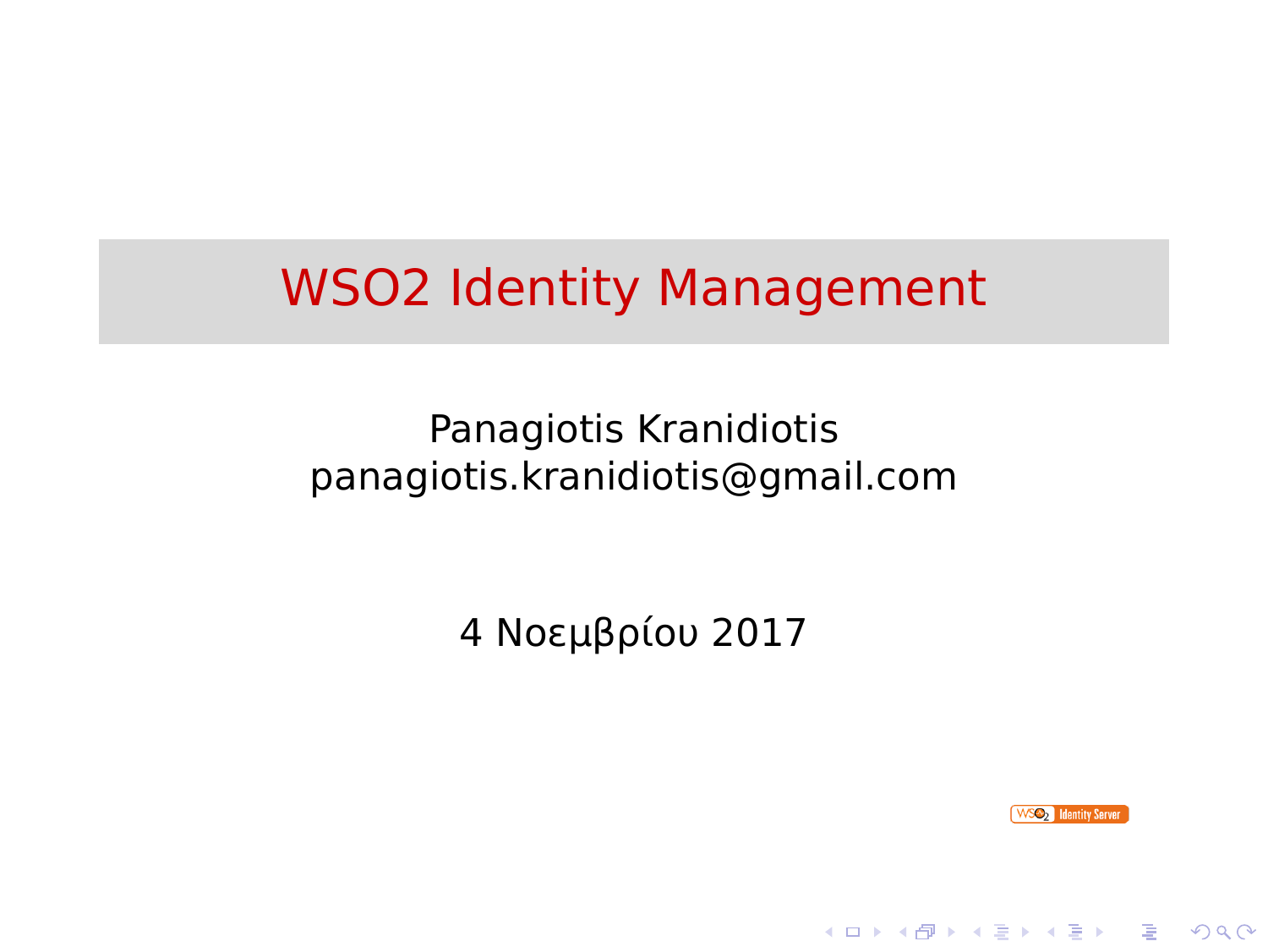## Few things about me

- ▶ First engagement with open source technologies in 1995
- ▶ Open source consultant and systems engineer since 2004
- ▶ VC of Hellug 2008 , 2009
- ▶ Member scientific advisory team of GFOSS (Open Technologies Alliance) 2009 - present
- ▶ Member of the board of GFOSS (Open Technologies Alliance) 2015-present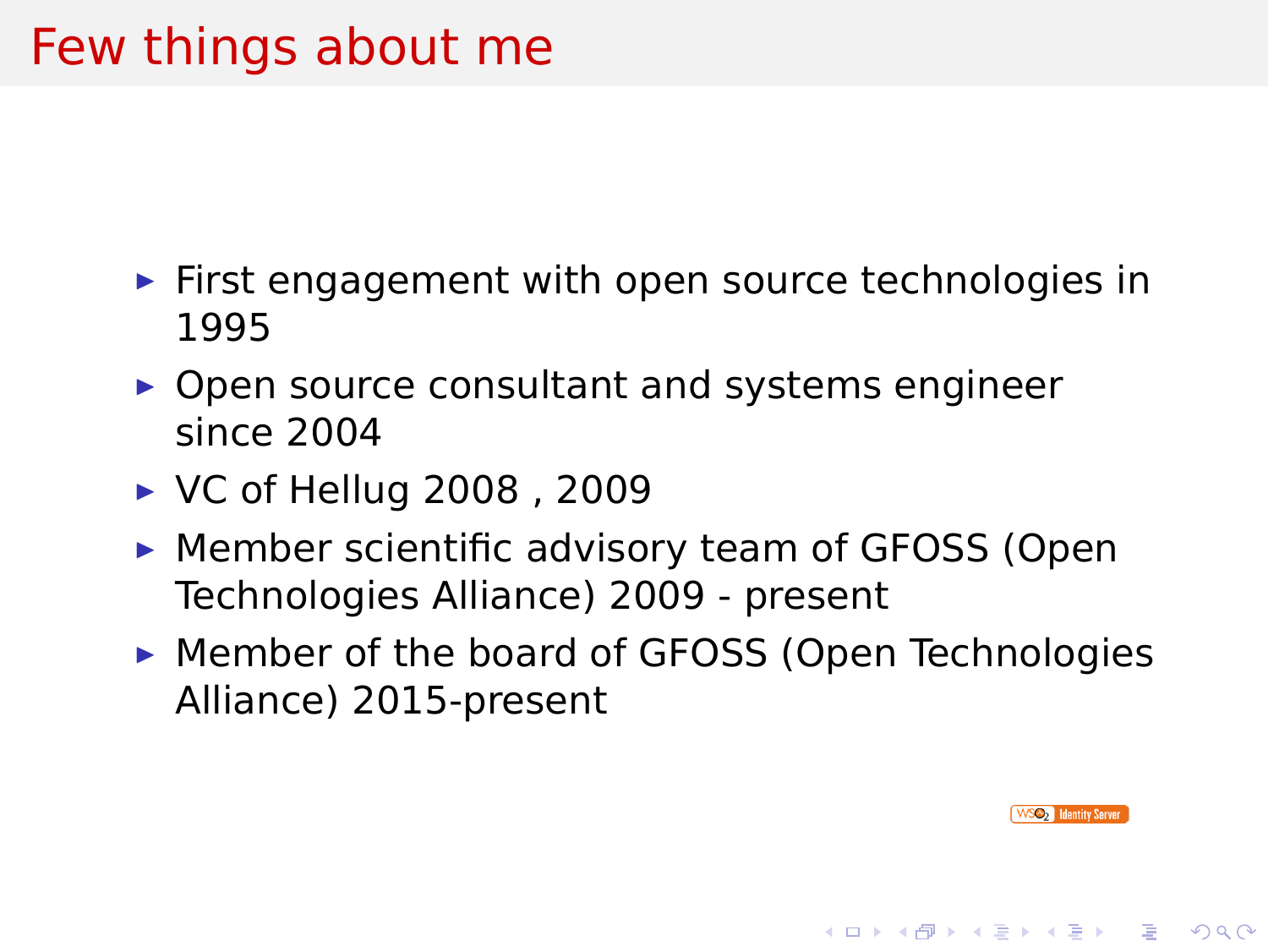## About this presentation

- ▶ WSO2 and WSO2 products
- ▶ Identity Management and definitions
- ▶ WSO2 Identity Server
- ▶ Installation
- ▶ Examples Hands-on
- $\blacktriangleright$  How to contribute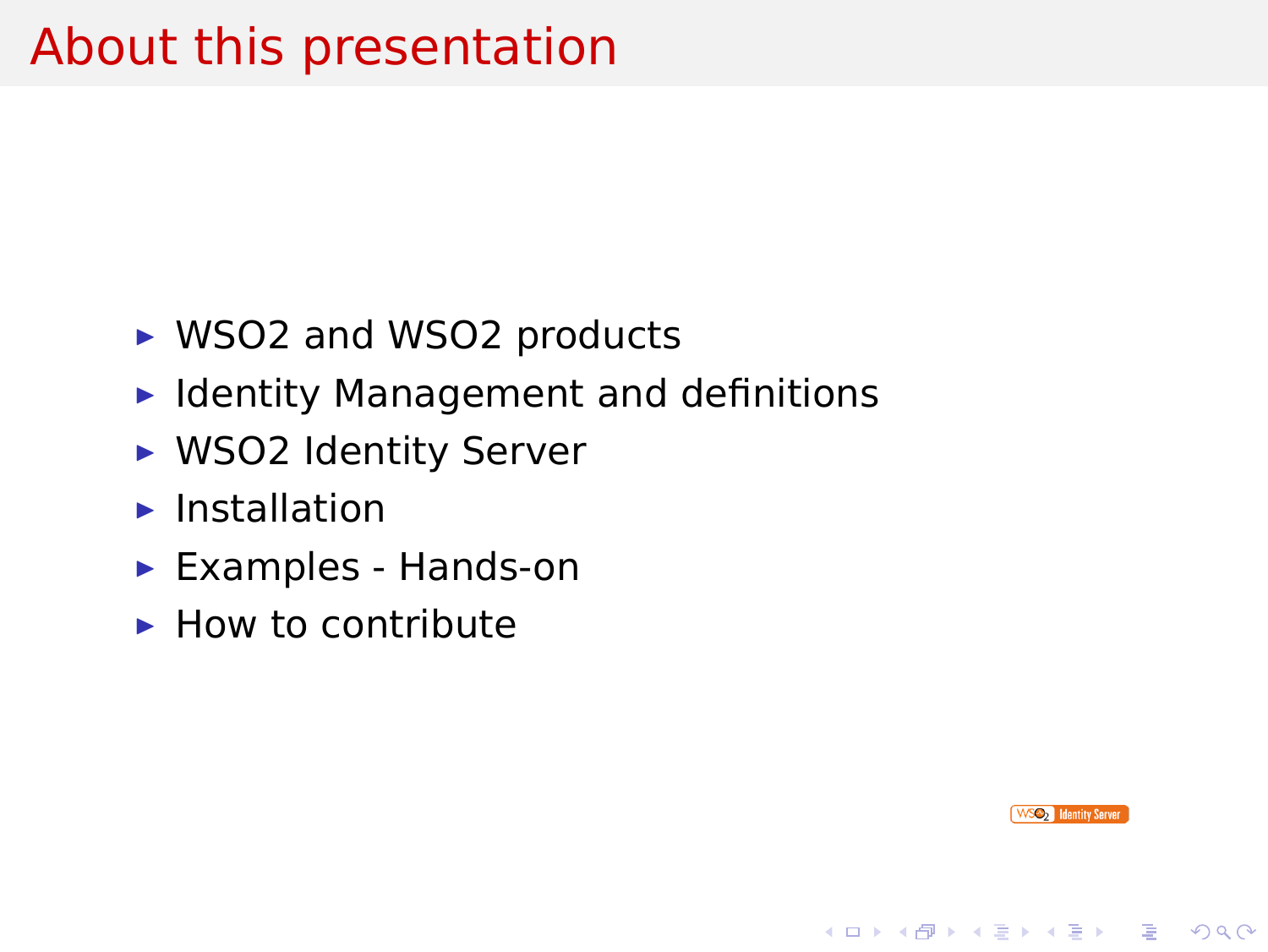### WSO2

- ▶ Open source platform for APIs, applications, and web services
- ▶ Founded by Sanjiva Weerawarana and Paul Fremantle in August, 2005, and has been backed by investment from Intel Capital
- ▶ WSO2 products are released under the Apache License Version 2.
- ▶ Sanjiva Weerawaranaformer IBM researcher creator of IBM SOAP4J, which later became Apache SOAP, architect of Apache Axis, Apache WSIF, the IBM Web Services Gateway and IBM BPWS4J
- ▶ Full open source products.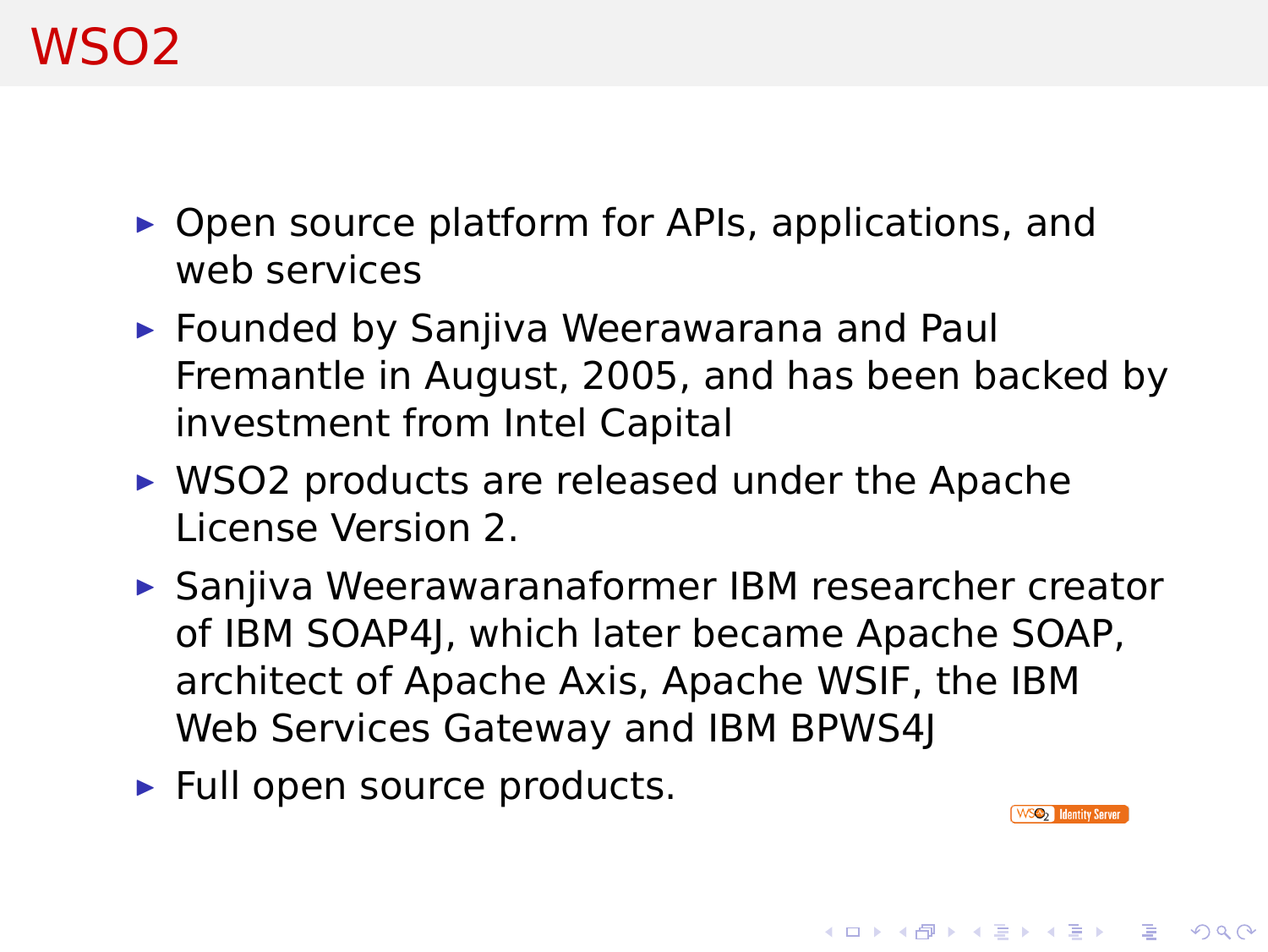## WSO2 Products

- ▶ WSO2 API Manager
- ▶ WSO2 Enterprise Intergrator (Former WSO2 Enterprise Service Bus , WSO2 Message Broker , WSO2 Data Services Server and WSO2 Business Process Server)
- ▶ WSO2 Identity Server
- ▶ WSO2 Analytics Server
- ▶ WSO2 IoT Server (Former Enterprise Mobility Manager)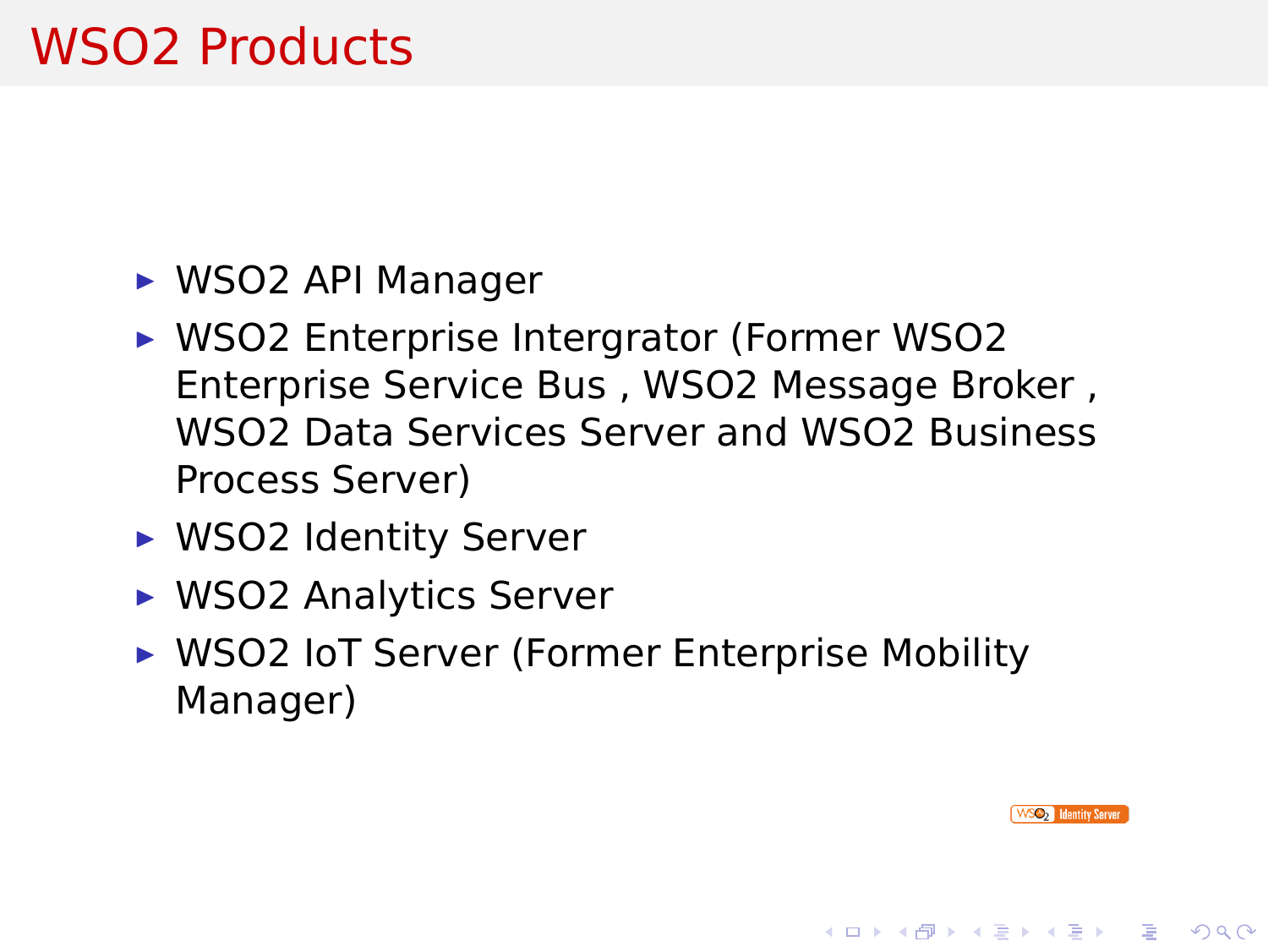## Why to use SSO platform

- ▶ Security
- ▶ Reuse
- ▶ Easy role management
- ▶ APIs
- $\blacktriangleright$  Combine multiple user stores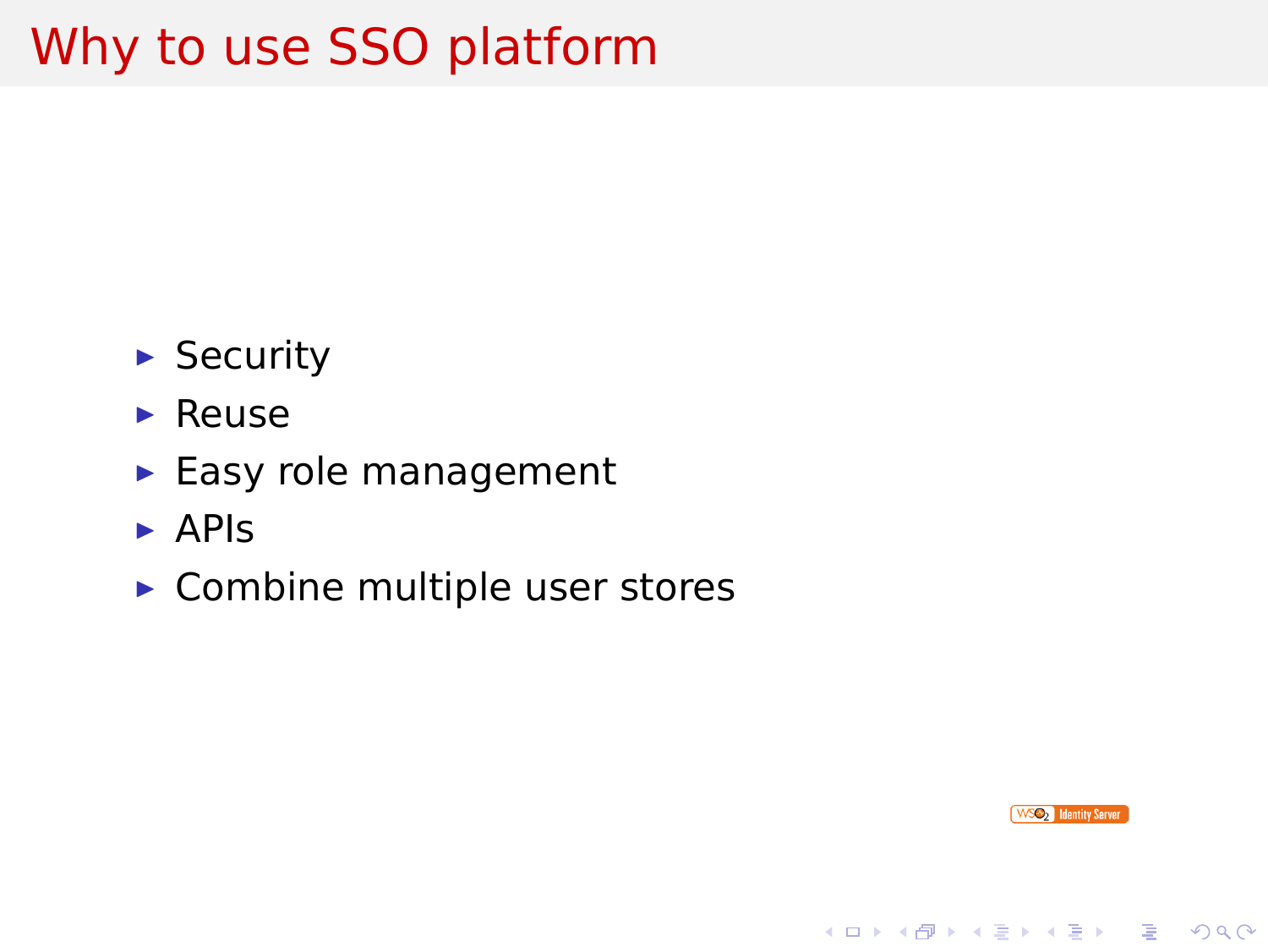### Identity Management Definition

Identity management, also known as identity and access management (IAM) is, in computer security, the security and business discipline that "enables the right individuals to access the right resources at the right times and for the right reasons". It addresses the need to ensure appropriate access to resources across increasingly heterogeneous technology environments and to meet increasingly rigorous compliance requirements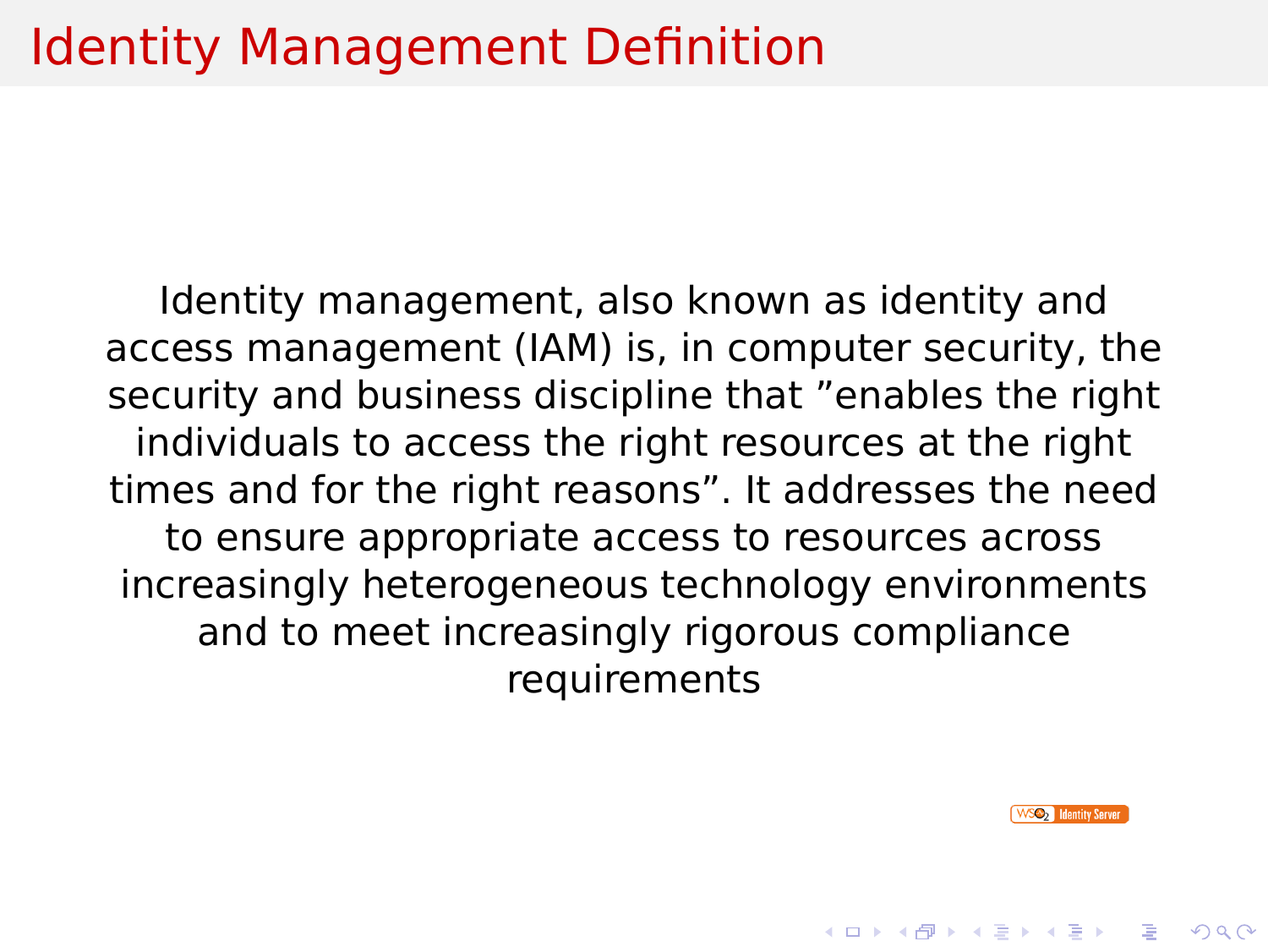### Definitions

- ▶ **Authentication :** Verification that an entity is who/what it claims to be using a password, biometrics such as a fingerprint, or distinctive behavior such as a gesture pattern on a touchscreen.
- ▶ **Federated Authentication :** The ability to use 3rd party Identity providers to authendicate localy
- ▶ **Authorization :** Managing authorization information that defines what operations an entity can perform in the context of a specific application.
- ▶ **Roles :** Roles are groups of operations and/or other roles. Users are granted roles often related to a particular job or job function.
- **Attributes ή Claims :** A claim is a statement that one subject, such as a person or organization, makes about itself or another subject.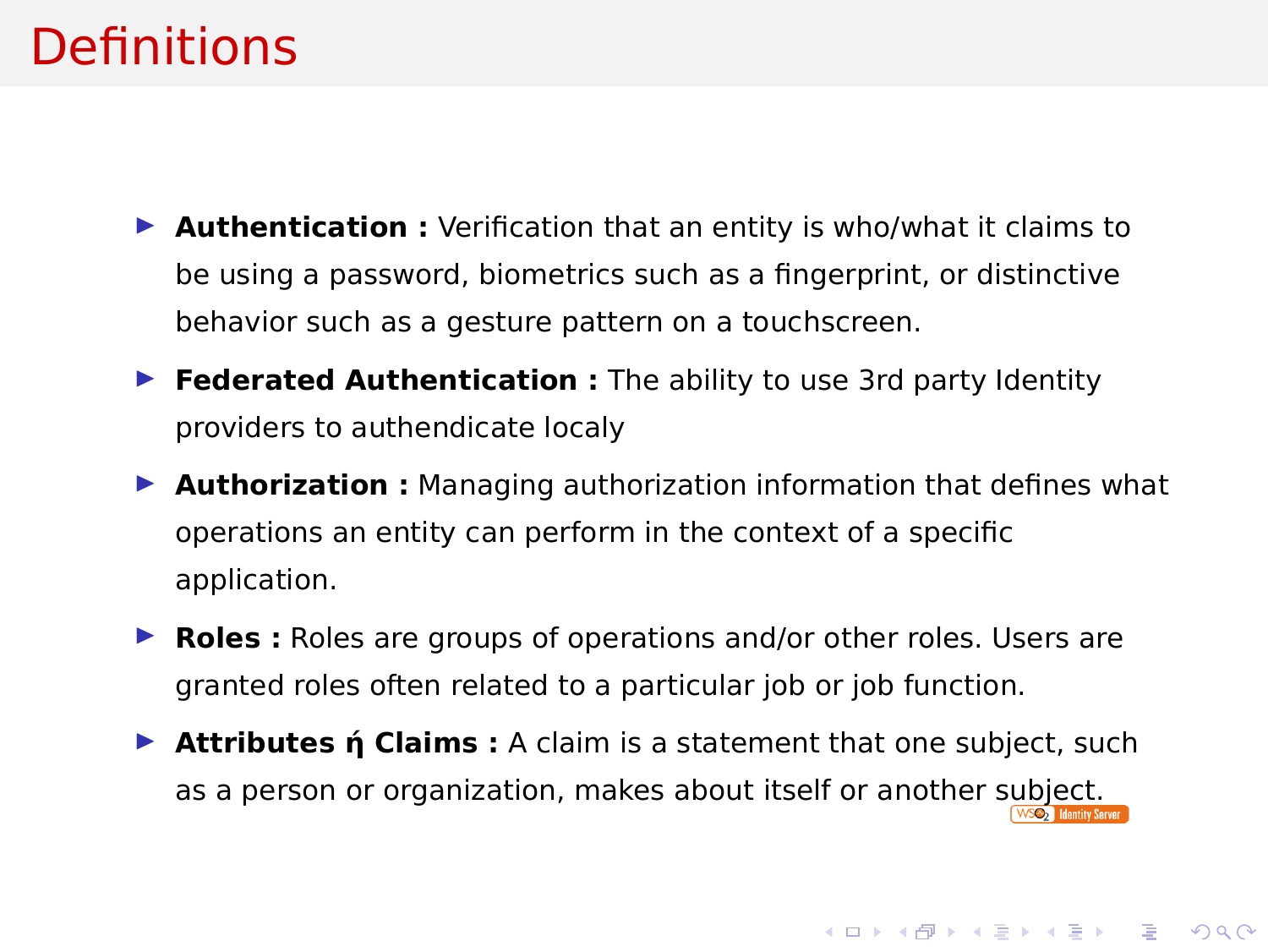

. . . . . . . . . . . . . . . . . . . . . . . . . . . . . . . .  $2Q$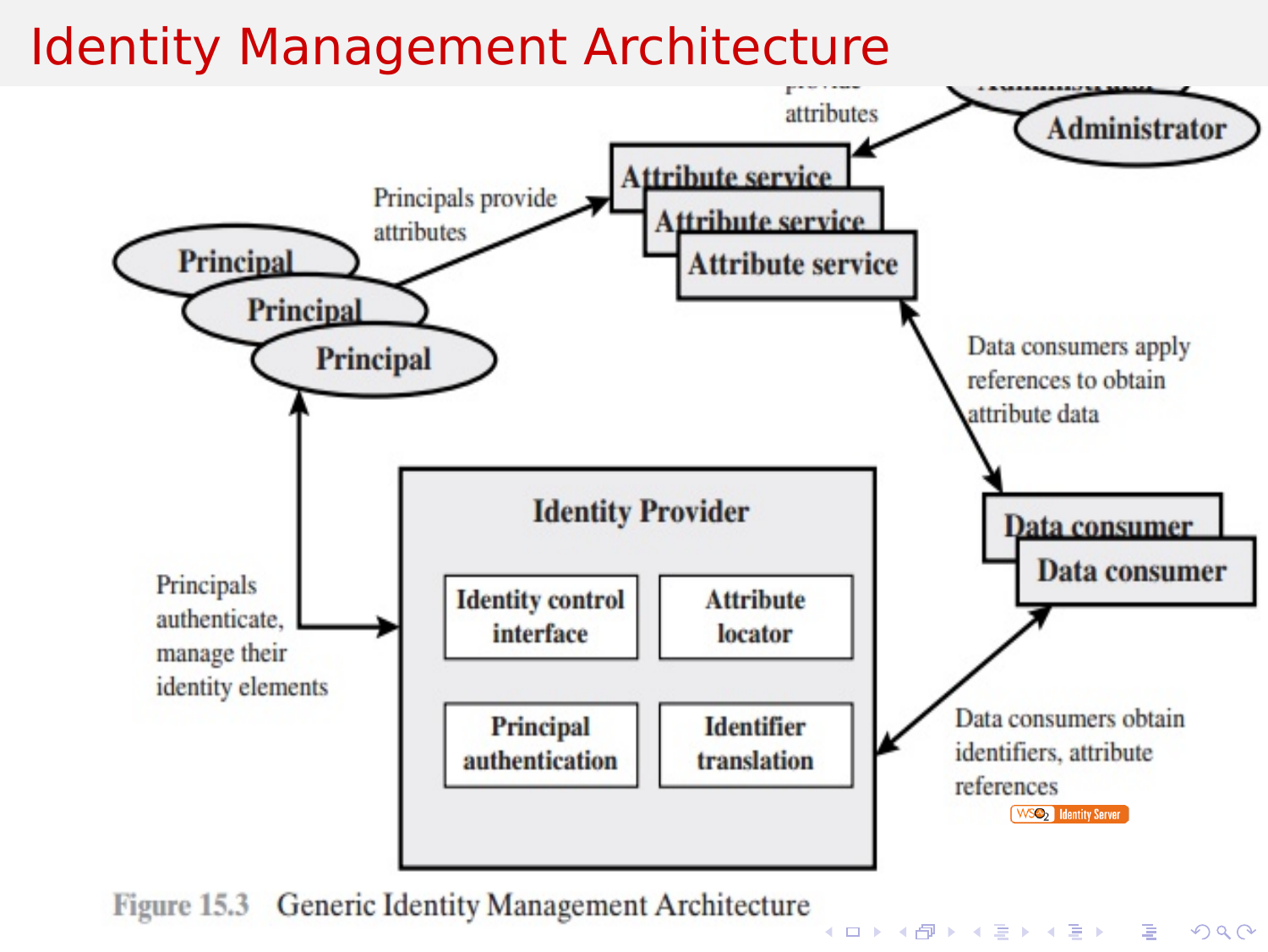#### Some more definitions

- ▶ **Userstore** : the system where information about the users and user roles is stored, including log-in name, password, first name, last name, and e-mail address. Usualy a DB or an LDAP
- ▶ **Identity Provider** : An Identity Provider (IdP) is responsible for issuing identification information and authenticating users by using security tokens like SAML 2.0, OpenID Connect, OAuth 2.0 and WS-Trust.
- ▶ **Federated IdP :** A 3rd party IdP that it can be consumed localy.
- ▶ **Service Provider :** A Service Provider (SP) is an entity that provides Web services.
- ▶ **Inbound Provisioning :** Inbound provisioning focuses on how to provision users to the Identity Server and it's userstores
- **▶ Outbound Provisiong :** Outbound provisioning talks about<br>**DECOVISIONS** USER to oxternal systems provisioning users to external systems.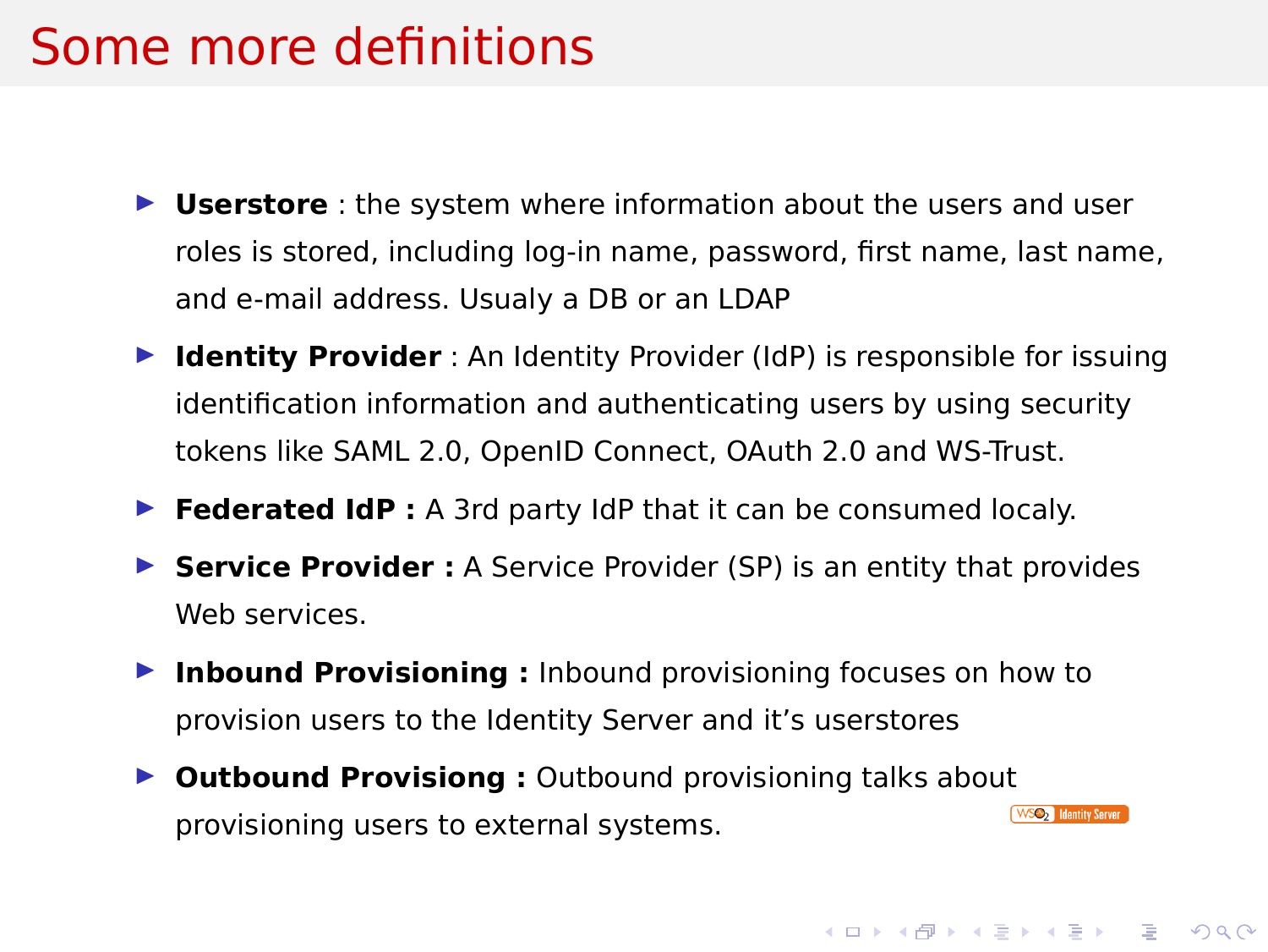

## WSO2 Identity Server Architecture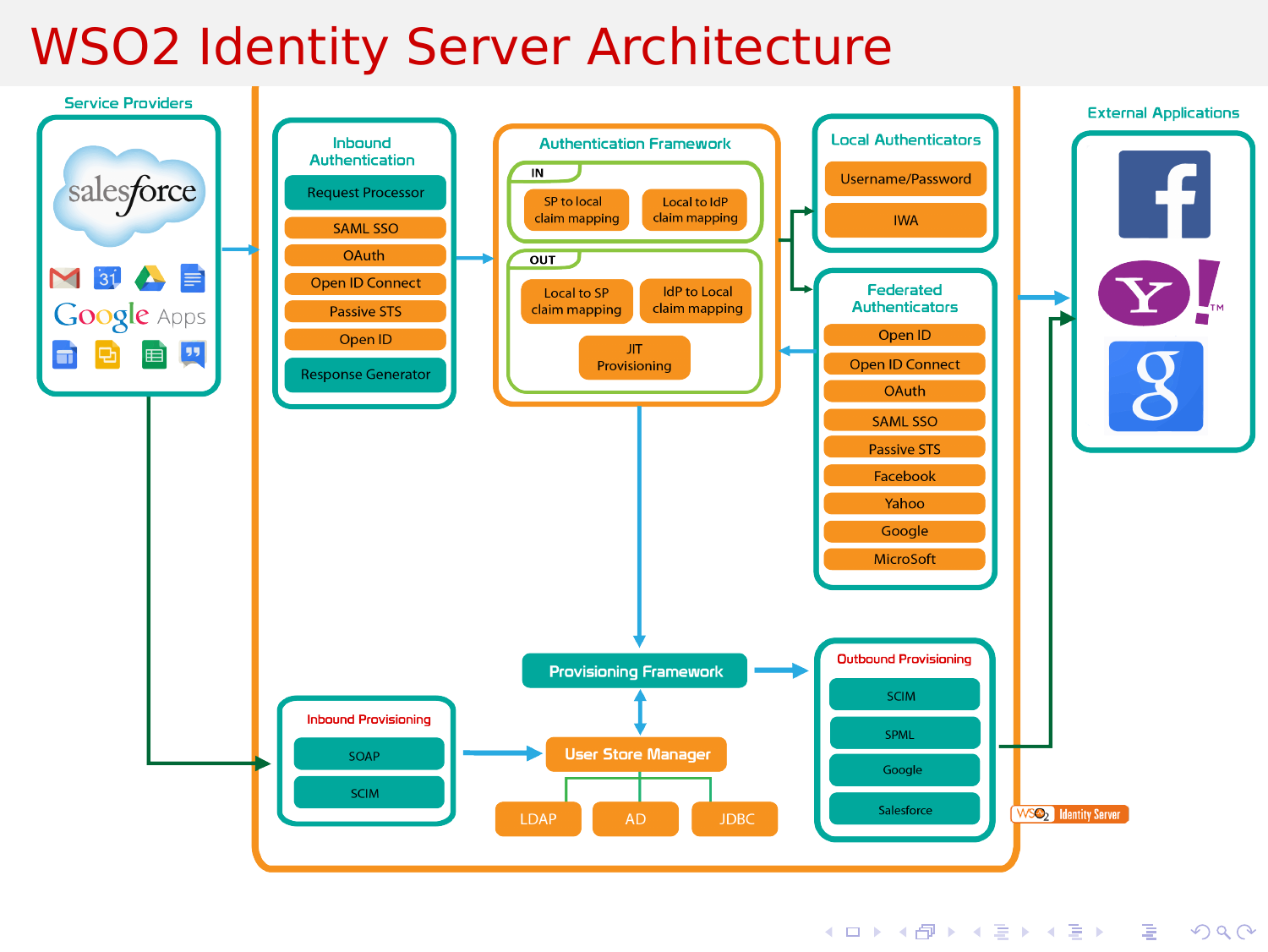## WSO2 IdS Features - SSO

- ▶ Security Assertion Markup Language 2 (SAML2) and OpenID connect support
- ▶ Single logout
- $\triangleright$  SSO between on-premise applications and cloud applications
- $\blacktriangleright$  Simple service provider and identity provider ecosystem management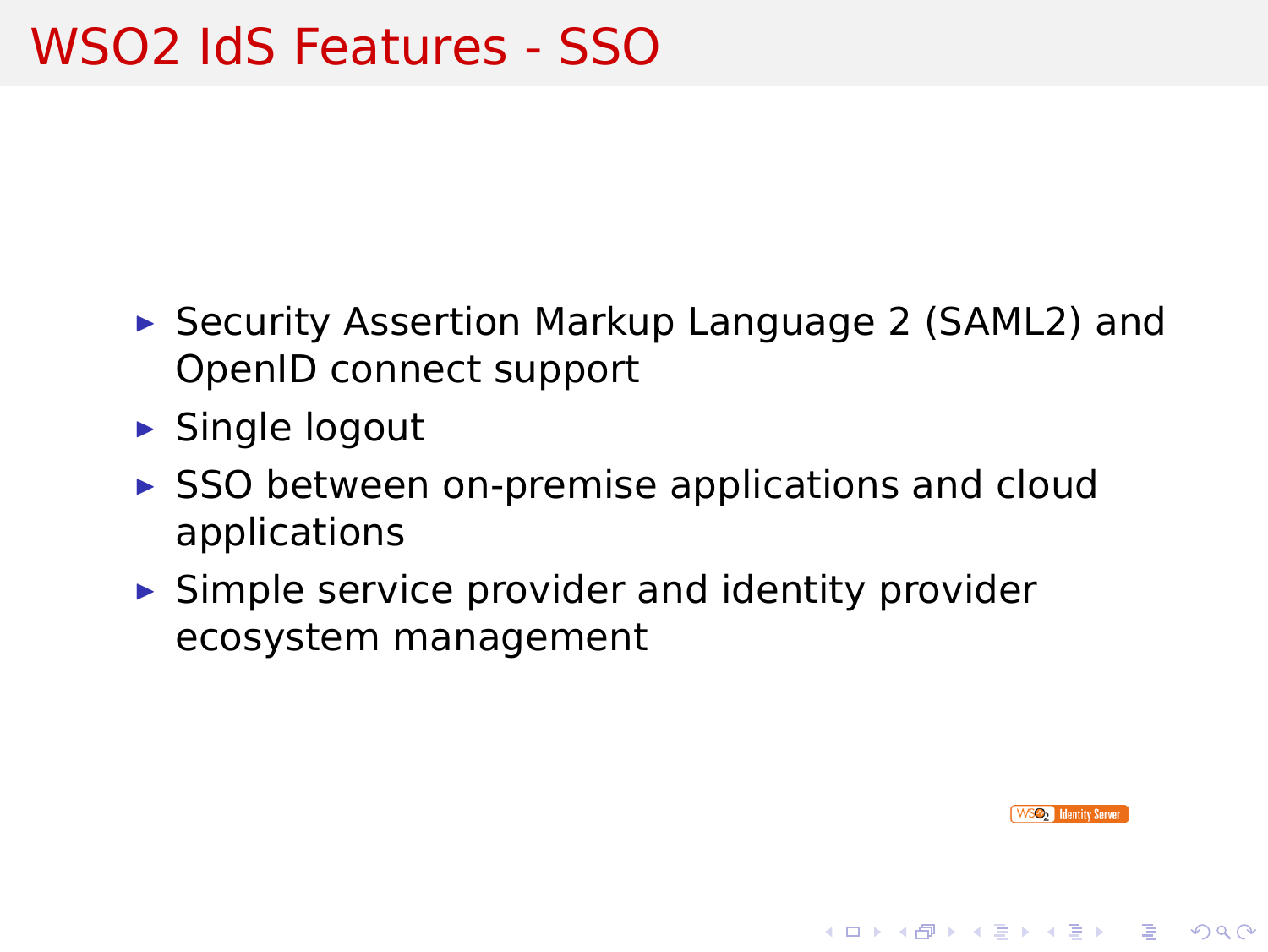## WSO2 IdS Features - Identity Federation

- $\blacktriangleright$  Federated SSO with external identity providers
- ▶ Support for Facebook, Google, Microsoft Windows Live and more
- ▶ User claims and roles transformation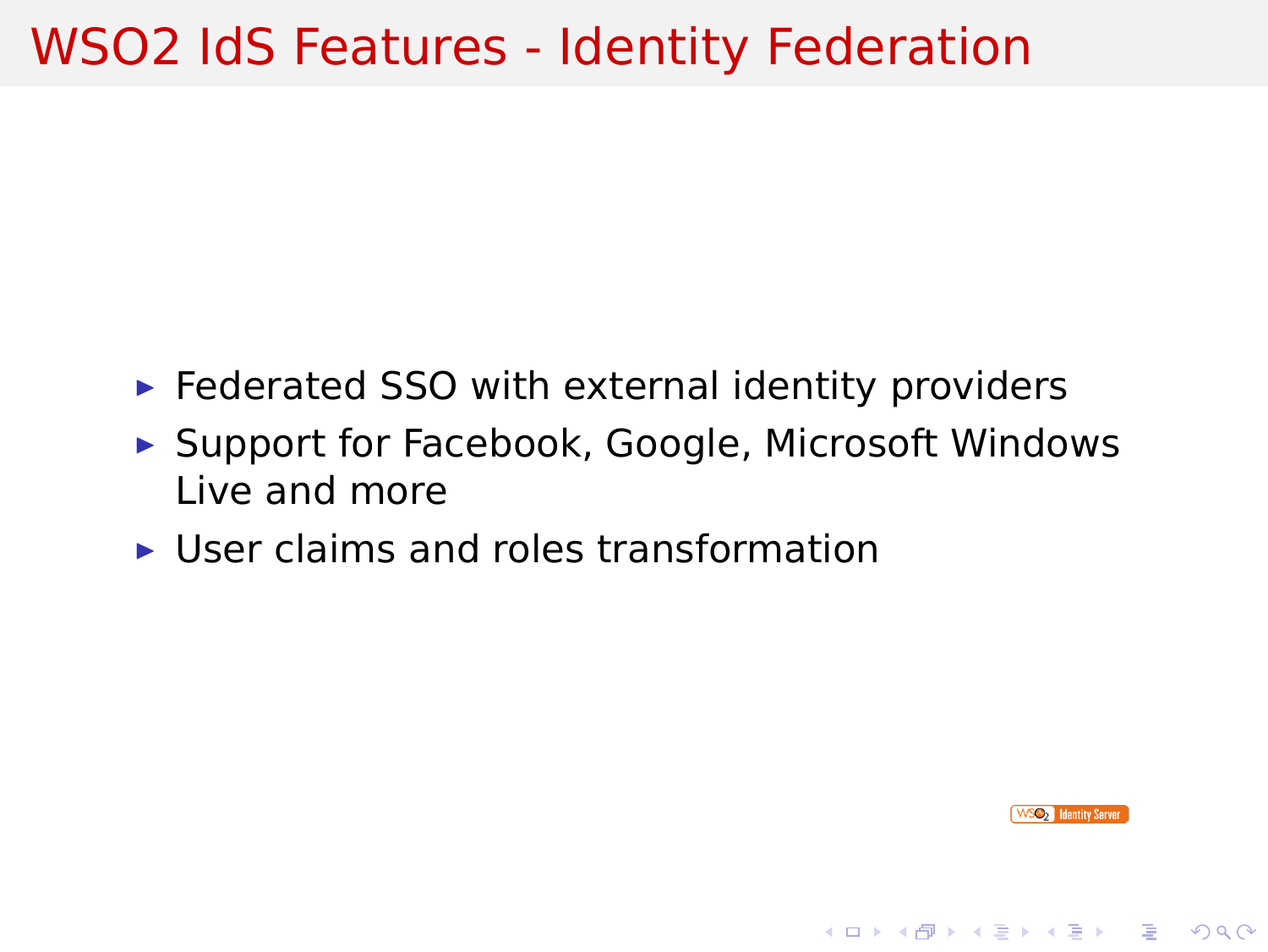## WSO2 IdS Features - Strong Authentication

- ▶ Multi-option and multi-factor authentication support
- ▶ Kerberos and X.509 support
- ▶ 2-factor authentication including FIDO, SMS/Email OTP, MePin and more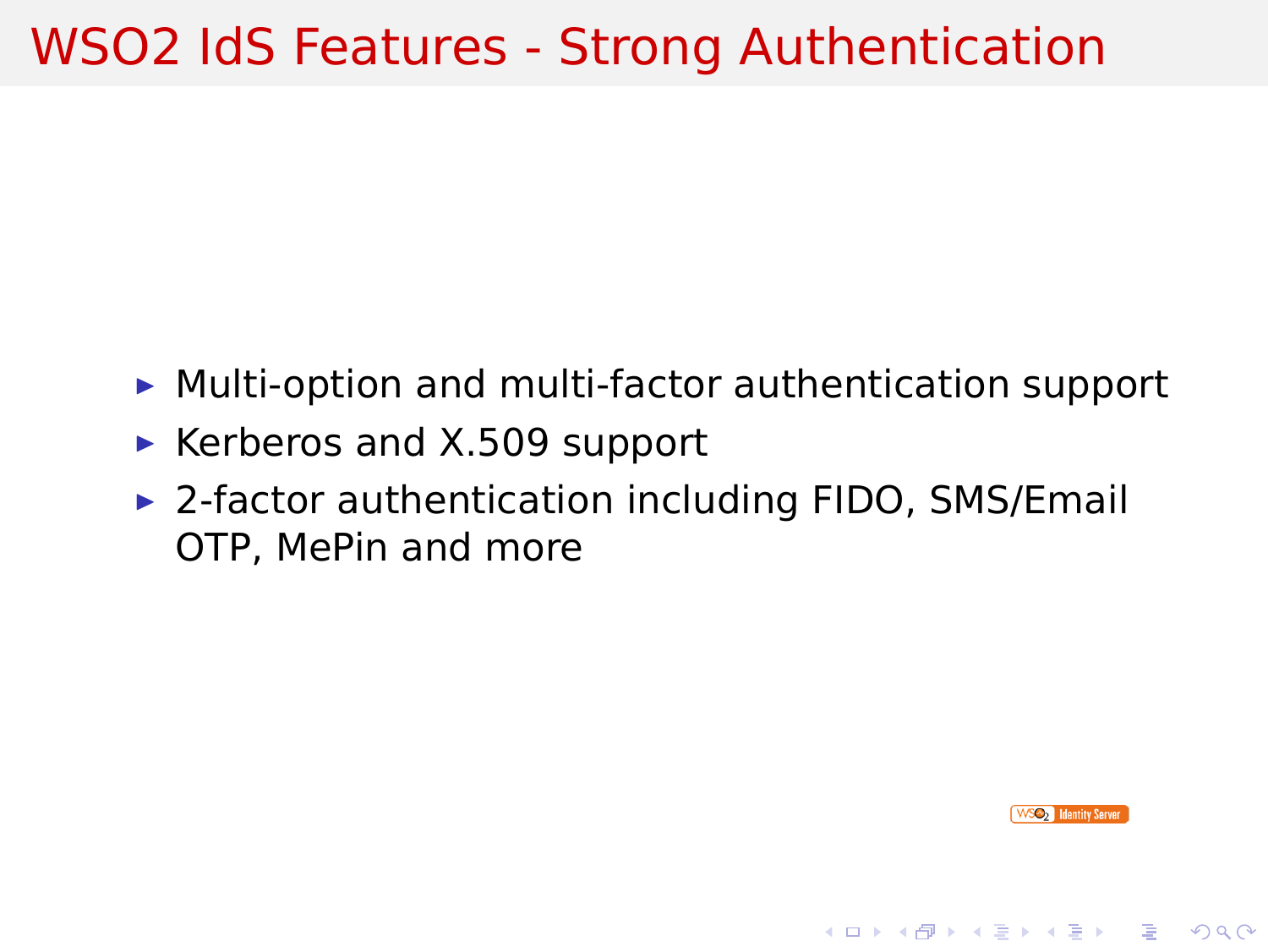#### WSO2 IdS Features - Identity Governance and Administration

- ▶ User and group management
- ▶ User self service features (account recovery, self registration, account locking, etc.)
- ▶ Provisioning based on standards such as SCIM (System for Cross-domain Identity Management) and SPML (Service Provisioning Markup Language)
- $\triangleright$  On the fly and rule-based provisioning
- ▶ Workflows to user and role management and approval driven by templates
- ▶ HTML and multi-language email template support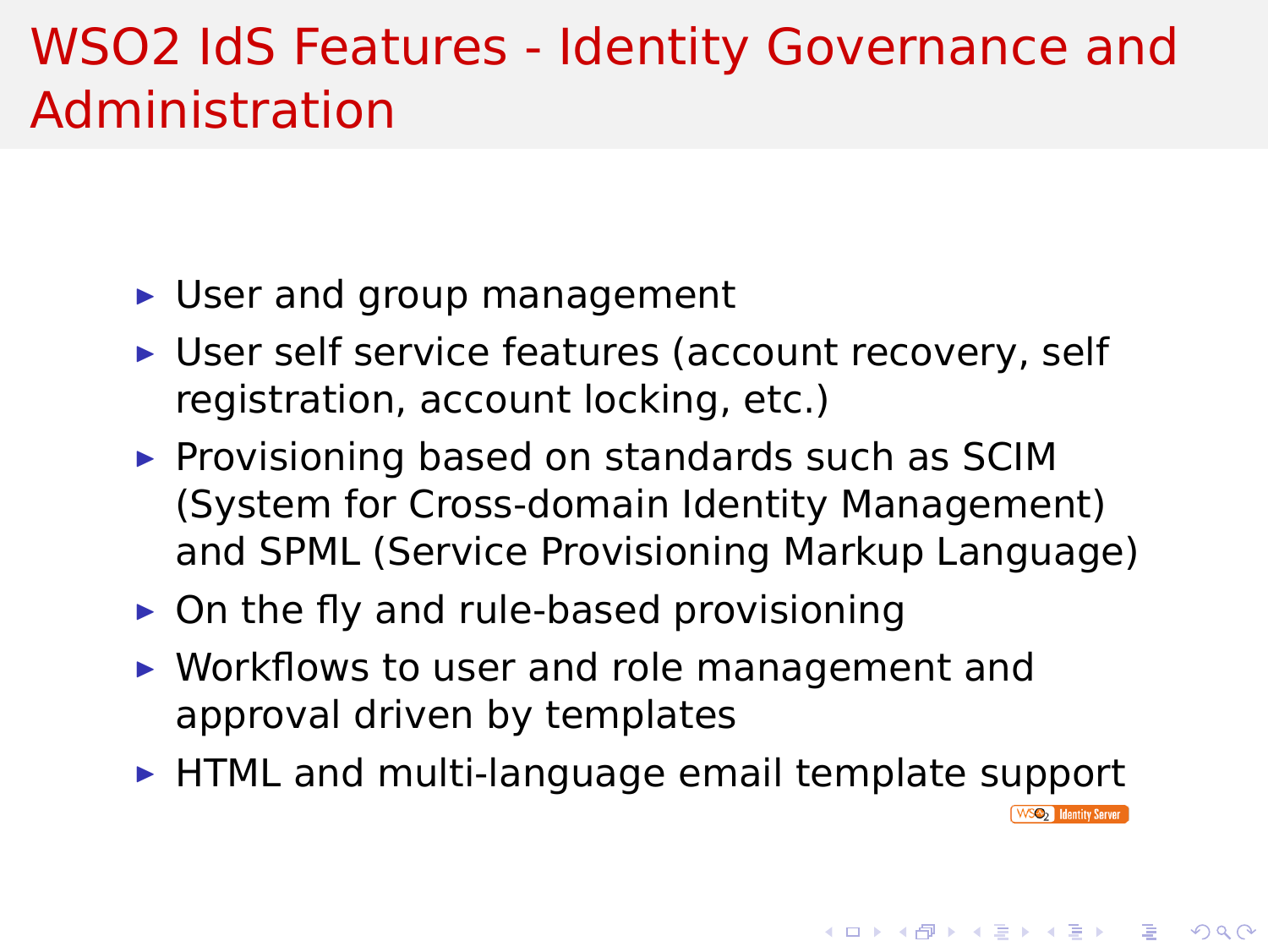#### WSO2 IdS Features - Entitlement and Access **Control**

- $\blacktriangleright$  Fine-grained authorization with eXtensible Access Control Markup Language (XACML) policies
- $\triangleright$  API security with delegated access control using OAuth2 and support for SAML2 bearer, JSON Web Token (JWT) assertion and Integrated Windows Authentication with NT LAN Manager (NTLM-IWA) grant types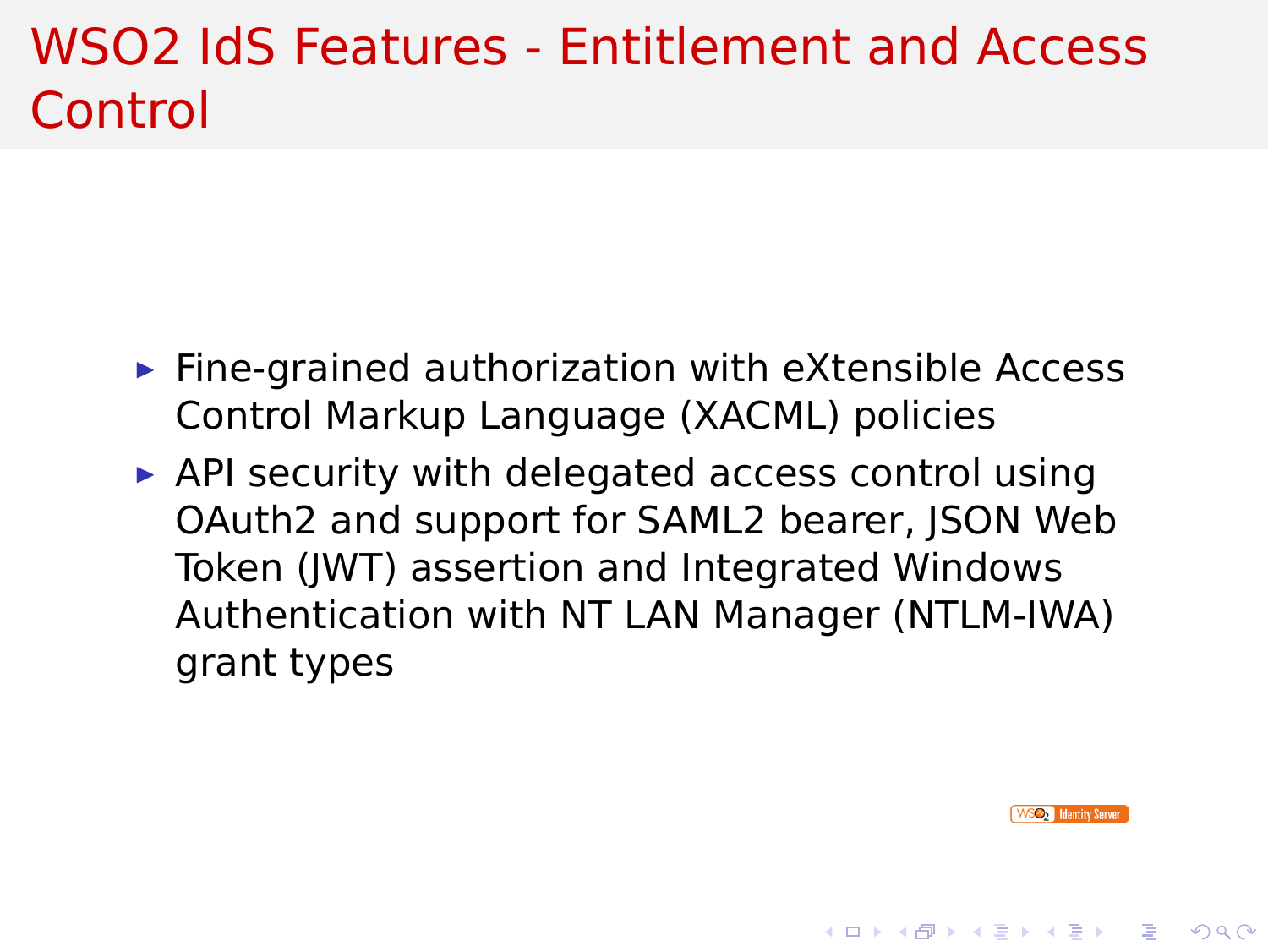### Installation

- $\triangleright$  Download the latest built zip file
- ▶ Install the Oracle JDK
- ▶ Download the myslq or postgresql JDBC driver
- ▶ Prepare the database or the external Idap
- ▶ Create a valid SSL certificate and add it to Java Keystore. Use ie LetsEncrypt
- ▶ Change the hostname to the FQND
- ▶ Open the right ports on firewall (by default 9443)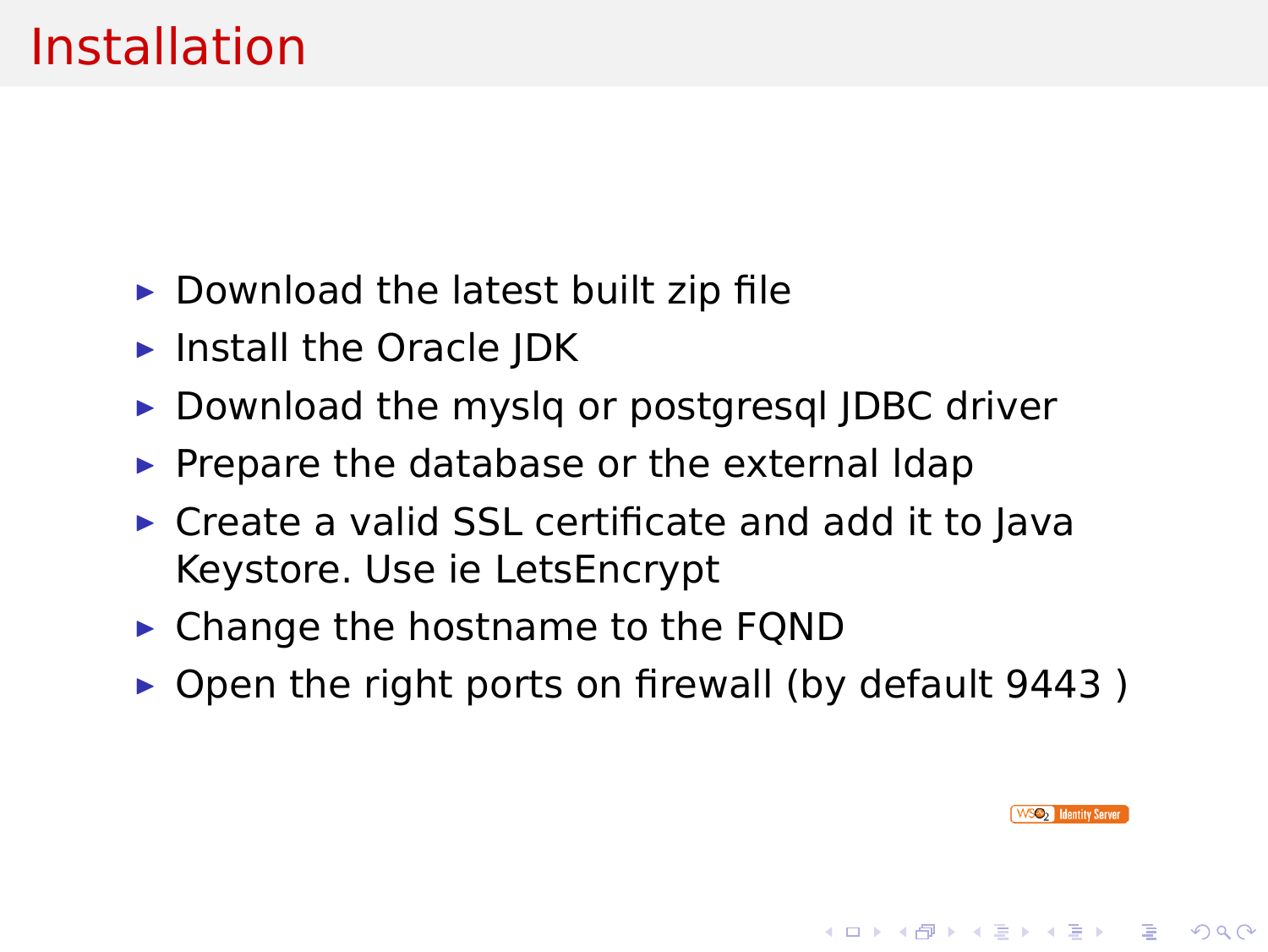## Applications that can use IdS

- ▶ Any custom web app through protocols like SAML2, OAUTH2, OpenId
- ▶ Mobile apps usually with OAUTH2
- ▶ Web Services
- $\blacktriangleright$  Standard web cms (drupal, wordpress etc)have plugins for SSO
- ▶ Windows shares, email accounts and legacy apps if you are using LDAP as user store